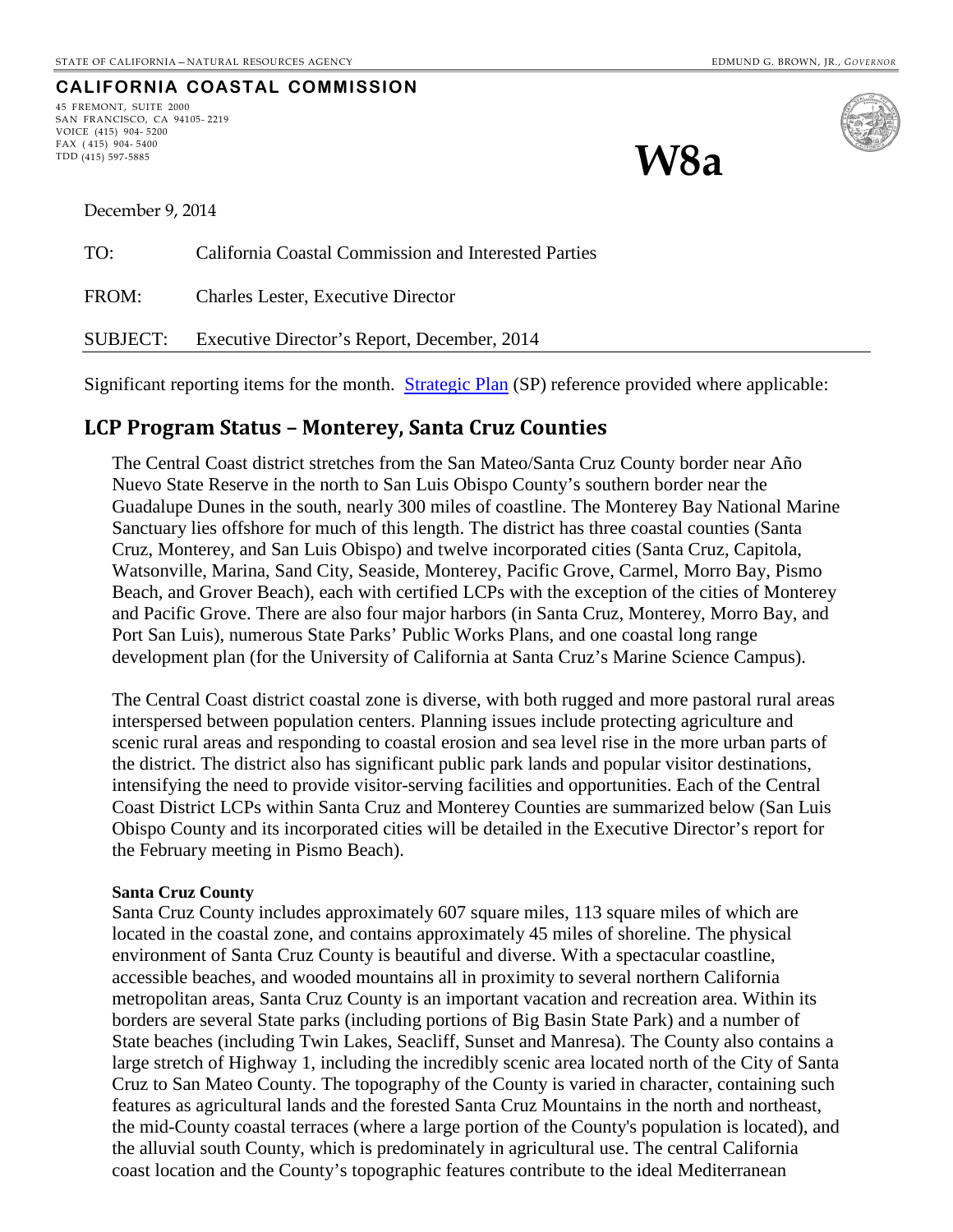climate of Santa Cruz County. Due to this climate and the variety of landscape types, the County contains a diverse economic base which is often natural resource-based and includes visitorserving and service industries, agriculture and manufacturing. The dominant economic activities are generally centered in the agricultural and food processing of the south County and services and tourism in the North County. Other economic activities include quarrying, forestry, wood products, fishing and other manufacturing. The County's LCP was originally adopted in 1983 and was updated in 1994. The County is currently updating the hazards components of the LCP and Commission staff is working actively with the County on this update.

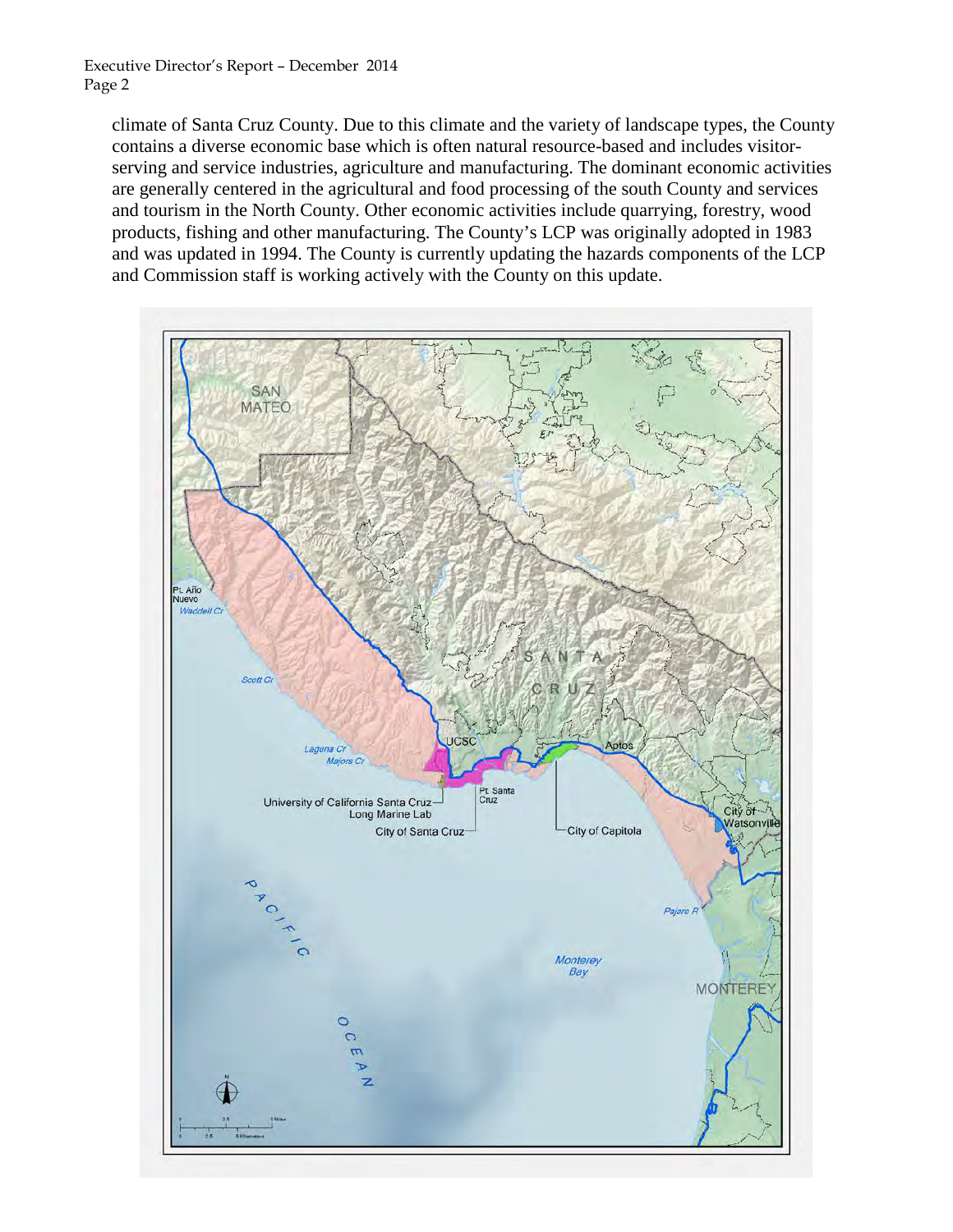#### **City of Santa Cruz**

The City of Santa Cruz has about eight miles of shoreline and occupies a picturesque location along the banks of the San Lorenzo River, between the Pacific Ocean and the Santa Cruz Mountains. The majority of the City's coastal zone is urbanized, but open space and natural areas (e.g., Natural Bridges State Beach, Moore Creek Preserve, and UCSC's Terrace Point lands) are also found within the City's coastal zone. Steamer Lane, a famous surfing spot, is located just off of Lighthouse Point along scenic West Cliff Drive. The Santa Cruz Harbor is located in the City and is an important harbor facility for recreational and commercial fishing in Monterey Bay. The Santa Cruz Beach Boardwalk, adjoining commercial establishments, and the City's Municipal Wharf are located on and adjacent to Main and Cowell Beaches. These areas together form a popular beach and general visitor destination with an estimated one million visitors annually. The City is also home to many historic structures, including many buildings designed in a variety of Victorian architectural styles. The Commission certified the original LCP in 1981 and approved a major update of the LCP in 1995. The City is currently pursuing a full LCP update, and Commission staff continue to work closely with the City on that effort.

### **City of Capitola**

The City of Capitola has about two miles of shoreline along Monterey Bay. Even though Capitola is highly urbanized, the City has many natural features, including New Brighton State Beach, several monarch butterfly groves, and Soquel Creek. The Esplanade in Capitola Village is a vibrant commercial visitor-serving district located adjacent to Capitola Beach and the mouth of Soquel Creek. The unarmored cliffs of Depot Hill located downcoast of Capitola Beach contain a rich assemblage of well-preserved marine fossils. The Commission certified the City's LCP in 1990, and certified three areas of deferred certification (Rispin Mansion, Shadowbrook, and El Salto parcels) in 2005. The City will soon embark upon a full LCP update.

### **City of Watsonville**

Only a small portion (less than 10%) of the City of Watsonville lies within the coastal zone. This coastal zone area constitutes approximately 300 acres and is mostly made up of undeveloped farmlands and sensitive habitat areas. Developed areas in the City's coastal zone include the City's wastewater treatment facility located on the Pajaro River, the City's landfill, and Pajaro Valley High School. The Commission certified the City's LCP in 1988. The City has submitted only five LCP amendments since 1988, all of which were approved by the Commission. At this time, no LCP update is planned.

### **Monterey County**

Monterey County is located on the southern half of Monterey Bay along the Central California coast. The Monterey County coastline extends approximately 136 miles from the flat coastal plain south of the Pajaro River to the rugged mountainous shoreline of Big Sur just south of the town Gorda. Coastal estuaries, bays, and rivermouths add another 56 miles of shoreline to the coastal zone. Monterey County has four Land Use Plans (LUPs) for specific defined areas: North Monterey County, Del Monte Forest, Carmel, and Big Sur. There is one Area of Deferred Certification in the County, at Fort Ord Dunes State Park.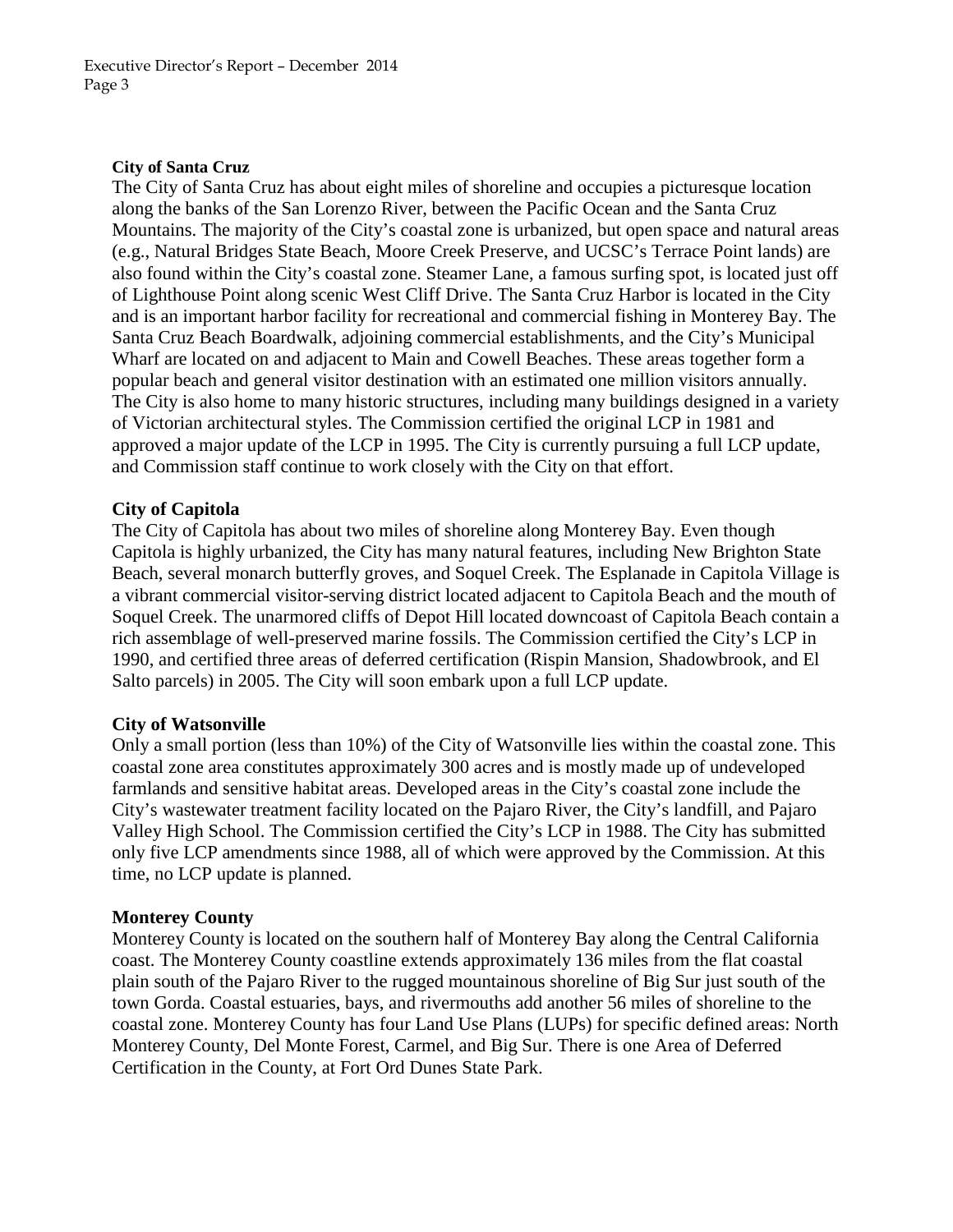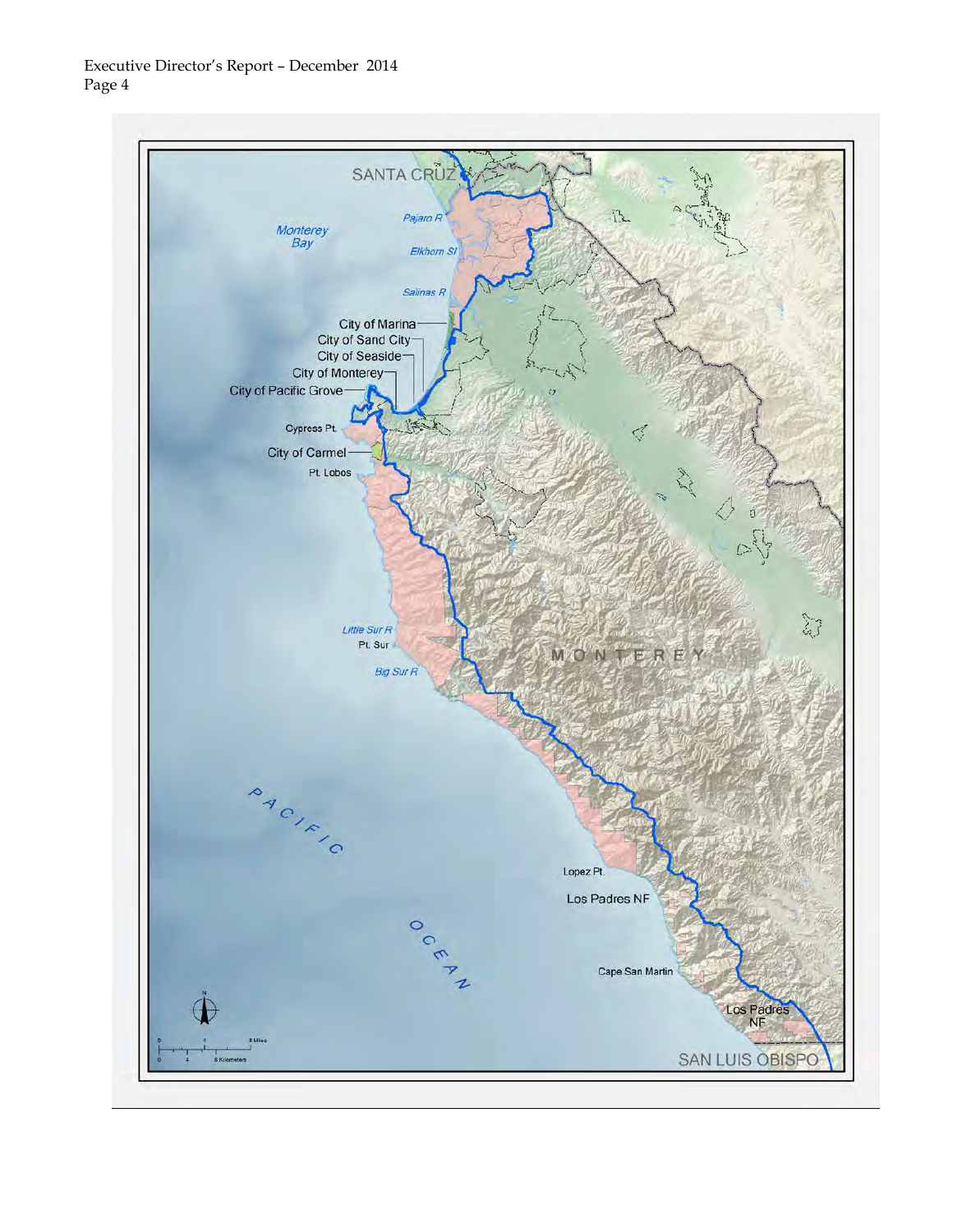North Monterey County segment: The North Monterey County portion of the LCP was first certified in 1982. The North Monterey County coastal zone encompasses the unincorporated area of the county from the Pajaro River to the Marina city limit. This LCP segment includes roughly nine miles of shoreline and associated coastal dune habitat, thousands of acres of prime agricultural lands, rural and low-density residential development, and also includes Elkhorn Slough, which is one of California's principal estuaries and wetland features and a National Estuarine Research Reserve. Moss Landing Harbor and the Dynegy power plant are located in the unincorporated town of Moss Landing. The Harbor lies at the western edge of the Elkhorn Slough watershed and supports approximately 155 recreational motor and sail boats, and approximately 455 commercial, research, and recreational boats, including commercial fishing and oceanographic research vessels. Commission staff has been working with the County on updates to the North Monterey County portion of the LCP, including the Moss Landing Community Plan, that addresses additional protections for agricultural lands, ESHA, wetlands, and other sensitive habitats; new provisions to address sea level rise and flood hazards; long-term planning for Moss Landing Harbor; and a General Development Plan for the reuse of the former National Refractories site at Moss Landing.

Fort Ord Dunes State Park (Area of Deferred Certification): Fort Ord Dunes State Park is a new, roughly 980 acre state park located west of Highway 1 in northern Monterey County. The park encompasses roughly four miles of shoreline and currently provides for limited day use. These lands were transferred to State Parks in 1994. In 2004, the Fort Ord Dunes State Park General Plan was approved by the State Parks and Recreation Commission, which contemplates specific park improvements, including the establishment of environmental campsites.

Del Monte Forest segment: The Del Monte Forest portion of the LCP was first certified in 1984. This area extends inland three to four miles in places and is located along roughly 7 miles of central California shoreline on the Monterey Peninsula (occupying much of the peninsula landform) and is bounded roughly by the cities of Pacific Grove and Monterey to the north and northwest, and Carmel to the south; State Highway One skirts the Del Monte Forest a couple of miles inland. A circuitous private road system winds through the Del Monte Forest. The Pebble Beach Company owns the roads and almost all of the undeveloped land in the Forest. The Del Monte Forest has long been recognized for its natural beauty and is well known for its mostly craggy shoreline that extends through the bluff platform and large areas of dunes up through and into a sloped landform mantled by native Monterey pine forest. The Del Monte Forest is home to a variety of plant and animal species, including some that are exceptionally rare. This LCP segment was the subject of a partial update in 2012 that also provided for a final build out and preservation plan for the Pebble Beach Company's remaining undeveloped landholdings in the Del Monte Forest.

Carmel Area segment: The Carmel Area portion of the LCP was first certified in 1983. The Carmel Area of unincorporated Monterey County follows roughly seven miles of rugged shoreline south of the City of Carmel-by-the-Sea. South of the Carmel River, the Carmel area coastal zone encompasses a variety of habitat types and land uses including Monterey pine forest habitat, river, estuarine, and wetland habitats, chaparral, creeks and riparian habitats. Land uses include low-medium density residential, agricultural lands, commercial visitor-serving, and watershed. The County is beginning to undertake an updates for this LCP segment. Primary issues are the preservation of agricultural lands and sensitive habitats, regulation of vacation rentals, addressing flood and sea level rise impacts, development and alignment of the California Coastal Trail, and expanding access into recently acquired public lands.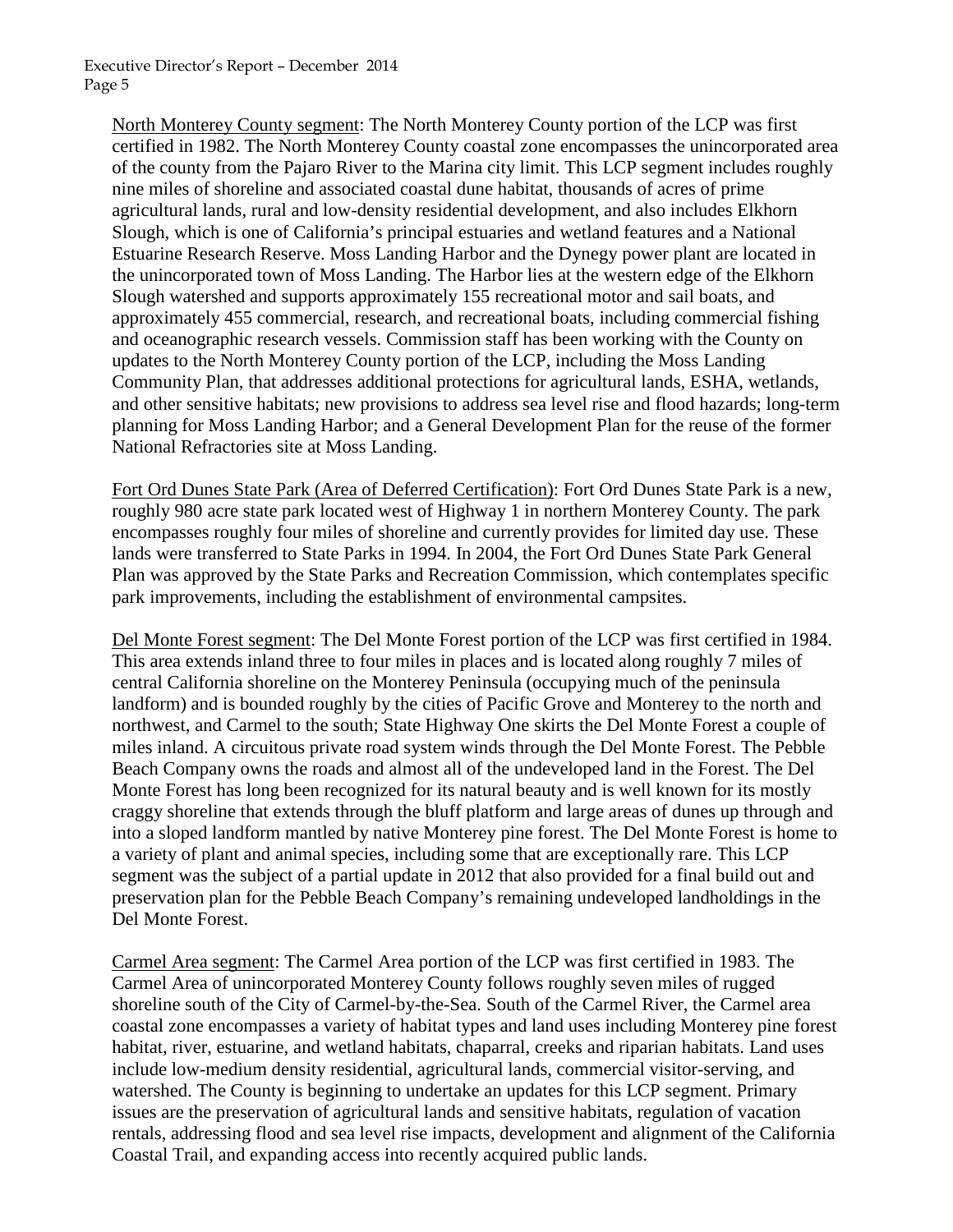Big Sur Coast segment: The Big Sur coast area of unincorporated Monterey County is over 70 miles in length and stretches from the Carmel area in the north, south to the San Luis Obispo county line just south of the town of Gorda. As the largest planning area in Monterey County (some 150,000 acres), the Big Sur region is also the most geographically distinctive. The Big Sur coastal zone stretches well inland and encompasses a variety of habitat types including chaparral, redwood forest, oak woodland, coastal scrub, river and estuarine, to name a few. The County is in the process of updating this LCP segment and has held public workshops to gather input on a range of issues from identification and protection of sensitive habitats, provision of secondary dwelling units, vacation rental rules, fire protection and fuel modification, California Coastal Trail planning, and provision of water and other public services. Commission staff is working actively with the County on this update.

### **City of Marina**

The incorporated City of Marina is a small coastal community in North Monterey County and is situated roughly between the Salinas River mouth and the former Fort Ord military base. The City has about three miles of shoreline fronted by restored coastal dune habitat, most of which is in public ownership. The last remaining sand mining plant on the Monterey Bay operates just above the surf line in the northern portion of the City. The coastal zone inland of Highway 1 is limited to roughly 60 acres that includes commercial retail development, visitor-serving overnight accommodations, coastal dunes, and three significant vernal ponds/coastal wetlands. The LCP was certified in 1982 and there have been relatively few amendments. No updates are planned currently.

### **City of Sand City**

The Sand City coastal zone extends from the southern boundary of Fort Ord Dunes State Park to the City of Seaside on the south. West of Highway 1, Sand City has approximately 1.5 miles of shoreline and is comprised primarily of sand dunes. The coastal zone area includes the entire areas west of the highway and a strip of land 200 feet in width inland and adjacent to the highway right-of-way. In addition, the Southern Pacific Railroad right-of-way and 100 feet on the western side of the right-of-way are also located in the coastal zone. Inland areas are developed at urban intensities with residential, commercial, and industrial uses. The LCP was certified in 1982. No updates are planned currently.

### **City of Seaside**

The City of Seaside coastal zone encompasses roughly 90 acres of land that extends from the shoreline inland of the highway to the terminus of Canyon Del Rey Creek. The Seaside coastal zone includes 500 feet of shore frontage west of Highway 1. A former estuarine complex comprised of Robert's Lake and Laguna Grande makes up the vast portion of the coastal zone inland of the highway. Land uses within the coastal zone include residential, commercial, and park/open space. Habitats found in the Seaside coastal zone include sand dune, estuarine, emergent wetland, and coastal oak woodland. The Seaside LCP was certified by the Commission in 2013.

### **City of Monterey**

The City of Monterey has divided its Land Use Plan (LUP) into five segments: Cannery Row, Harbor, Del Monte Beach, Skyline, and Laguna Grande (the Laguna Grande LUP remains uncertified). The City does not have a certified Implementation Plan. The Commission recently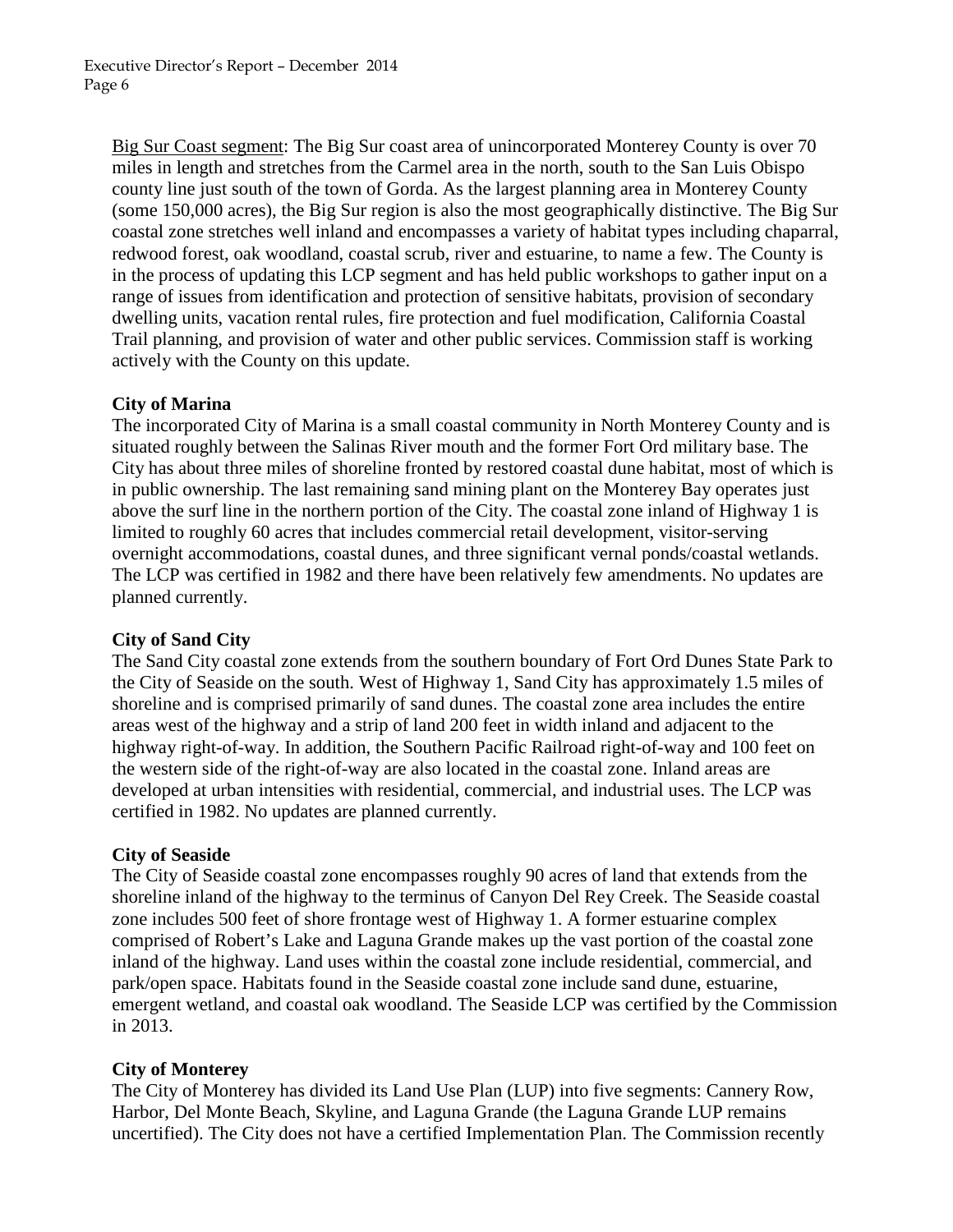awarded the City an LCP grant to help support an LCP certification process. Commission staff plans to work closely with the City to support development of its comprehensive LCP.

Cannery Row LUP: The Commission certified the Cannery Row LUP in 1981. The Cannery Row coastal zone is narrow and primarily extends only to the inland portion of Cannery Row itself. Cannery Row is a popular tourist destination, which contains many shops, restaurants, several hotels, and the Monterey Bay Aquarium. The Cannery Row coastline is generally rocky but there are two accessible beaches: McAbee Beach and San Carlos Beach. Public and visual access to the coastline is blocked in many locations by development, but there are seven public access areas along the 0.7-mile stretch of Cannery Row. A popular recreational trail (part of the California Coastal Trail (CCT)) passes through the Cannery Row coastal zone.

Harbor LUP: The Commission certified the Harbor LUP in 2003. The Harbor LUP segment is comprised of shoreline property along Monterey Bay and is located west of the U.S. Naval Postgraduate School Property and southeast of Cannery Row. This segment is a hub of the tourist and fishing industry and includes the recreational Fisherman's Wharf (Wharf No. 1), the commercial fishing facilities on Wharf No. 2, and two marinas. Window-on-the-Bay Park, the recreational trail (a segment of the CCT), and a portion of Monterey State Beach all lie within this segment. The area contains many of the historic sites of the Monterey State Historic Park.

Del Monte Beach LUP: The Commission certified the Del Monte Beach LUP in 2003. This area abuts the Harbor planning area to the west and the Seaside City limit to the east. Major properties in this area include: the U.S. Naval Postgraduate School; an abandoned wastewater treatment pump station; the Del Monte Beach Tract 2 subdivision (the Commission approved a resubdivision of this area in 2002, which reduced the number of developable parcels from 60 to 11); the Del Monte Beach Tract 1 subdivision; the oceanfront Ocean Harbor House condominium complex; City and State Parks beach properties; the CCT recreation trail; and the shorefront Monterey Beach Hotel at the Seaside City limit. The Del Monte Beach LUP area contains significant sand dune resources. The Naval Postgraduate School has restored portions of its property with native vegetation. The Commission required four-and-a-half acres of dune habitat to be restored as part of the Del Monte Beach Tract 2 re-subdivision. Portions of the State Parks properties have been restored, with plans for additional restoration in the future.

Skyline LUP: The Commission certified the Skyline LUP in 1992. The most important environmental element of the Skyline planning area is its significant stands of native Monterey pine forest, which shelters unique and sensitive plant associations and endemic species. Existing development in this planning area includes Community Hospital of the Monterey Peninsula and the U.S. Army Presidio.

### **City of Pacific Grove**

The City of Pacific Grove is a small coastal city in Monterey County, located immediately west of the City of Monterey and upcoast of the unincorporated Del Monte Forest area. The city's coastal zone is 458 acres, stretching from the Monterey Bay Aquarium to the Asilomar Conference Grounds. The coastal zone includes numerous land use types, including residential and commercial development near its downtown core, as well as restored dune habitat located within Asilomar State Beach. The Land Use Plan was certified by the Commission in 1991, but the Implementation Plan has not yet been approved. As such, the Commission continues to issue coastal development permits in Pacific Grove's coastal zone. The Commission approved a grant in 2013 for the city to complete its LCP. The City has begun to hold community meetings on the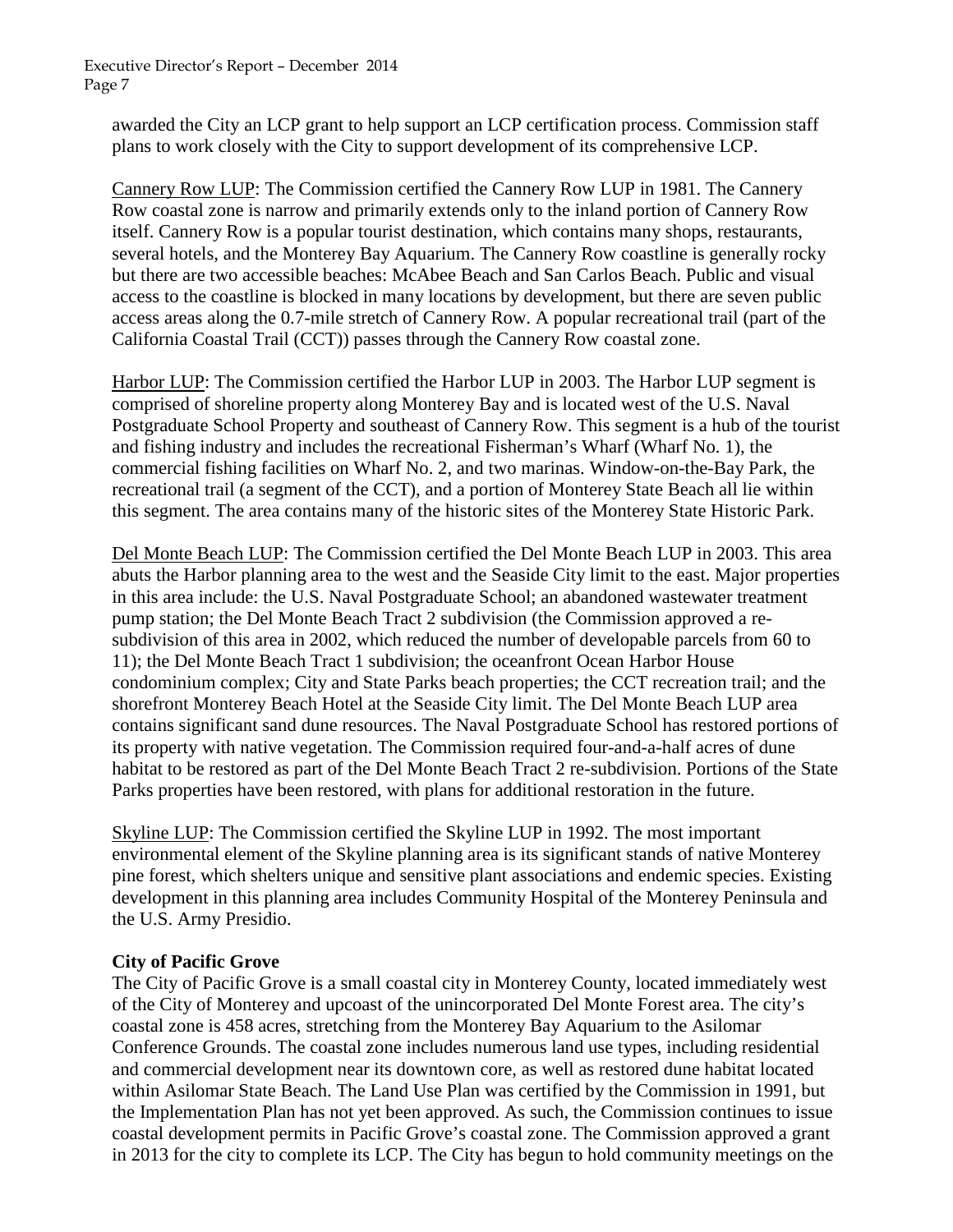LCP update, and Commission staff is working closely with City staff on its LCP update process, which will ultimately result in a fully certified LCP for the City.

### **City of Carmel-by-the-Sea**

The City of Carmel is located west of Highway 1 and south of the Monterey peninsula between the Del Monte Forest and the Carmel planning area of Monterey County. The City is renowned for its mile-long stretch of white sand beach and quaint residential dwellings nestled among a forest of Monterey pine and oak trees. Land uses within the City are primarily residential, commercial, and open space recreation. The central core of the village is commercial and is comprised of a mix of restaurants, art galleries, and shops that attract visitors from around the State and beyond. Beyond the commercial core are residential uses and visitor serving accommodations, with the remaining area consisting of predominantly open space and parklands. Carmel's LCP was certified in 2004 and contains specific measures to protect the unique village character including historic residences, forest resources, public views, and the spectacular white sand beach.

### **LCP Grants Update – Ocean Protection Council Funding (SP Goal 4)**

On December 2, 2014, Susan Hansch, Chief Deputy Director, and Hilary Papendick, LCP Grants Coordinator, attended the Ocean Protection Council meeting in Sacramento. At the meeting, the Ocean Protection Council unanimously approved funding for seven OPC LCP Sea Level Rise grants, as recommended by Ocean Protection Council Staff. Six of these jurisdictions also received funds from the Coastal Commission to fully fund an LCP certification or update project, as approved by unanimous vote by the Commission at the November meeting. The OPC grant program will support local and regional vulnerability assessments and updates to Local Coastal Programs to address sea-level rise, coastal hazards, and other climate change-related impacts. The Council also approved that the California Natural Resources Agency, on behalf of the OPC, may enter into a contract with the California Coastal Commission for its provision of grant administration, technical services, and policy integration work.

# **LCP Grants 2nd Progress Report (SP Goal 4)**

On October 30, 2014, the first year LCP grantees submitted their second Request for Funds and progress report. Grantees also have the option of submitting monthly invoices and progress reports and two local governments have opted to invoice more frequently than quarterly. The majority of the projects are progressing according to schedule. Several of the projects are slightly behind on submitting deliverables and Commission staff is working closely with the local governments to resolve any issues contributing to project delays. Since the July reporting period, grantees have: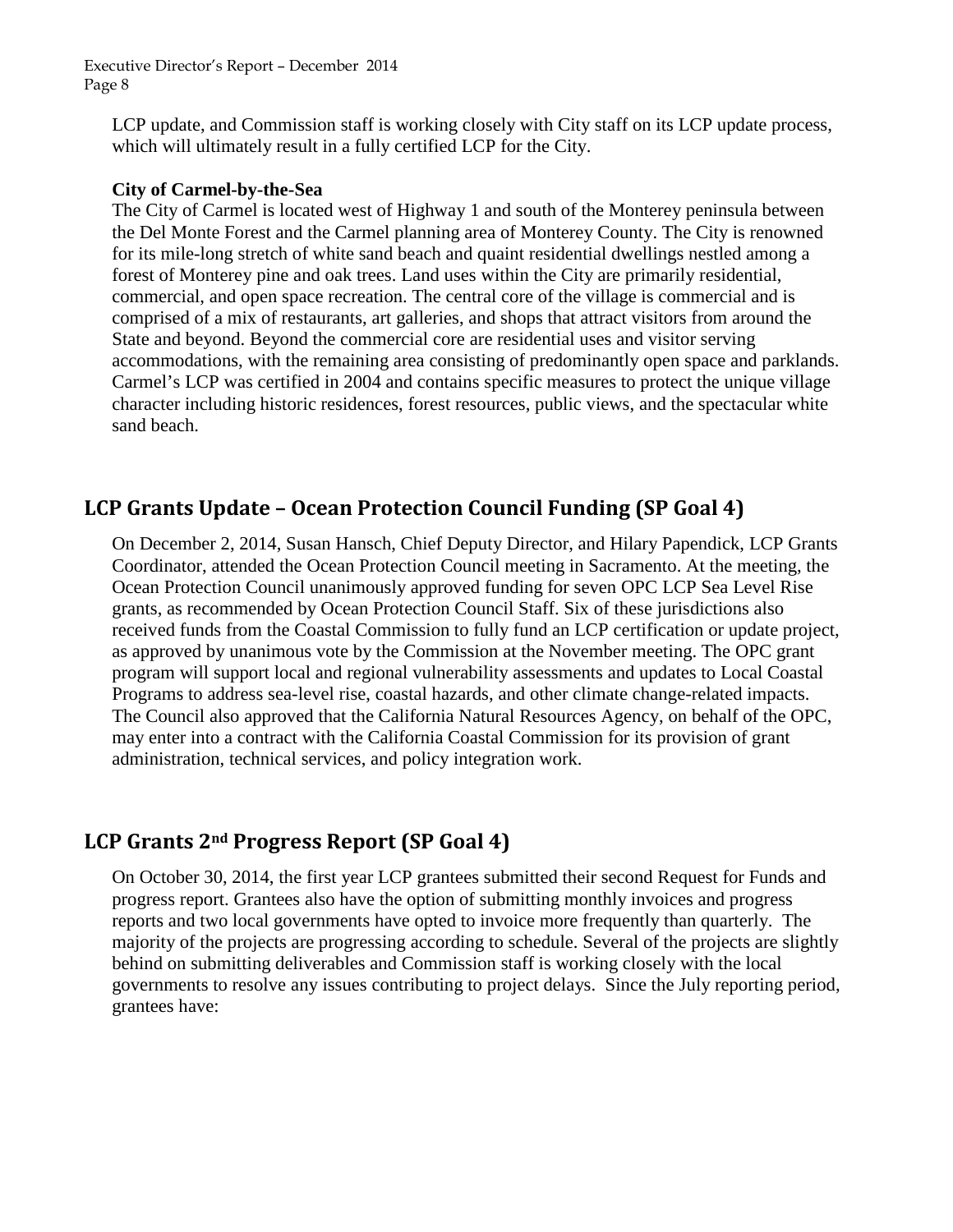- Begun community workshops, public meetings, and outreach, including public workshops on sea level rise
- Established stakeholder and technical advisory committees
- Begun or completed data gathering, background research and existing conditions reports
- Completed sea level rise maps using existing tools, and have started to complete sea level rise vulnerability assessments
- Begun developing alternatives and drafting the Land Use Plan and Implementation Plan
- Conducted coordination meetings with Commission staff

More detail on this progress is provided in Attachment 1 of this report.

# **Sea Level Rise Guidance (SP 3.1)**

Commission staff currently anticipates the revised Sea Level Rise Guidance coming back to the Commission for review and possible action in early 2015. The staff originally postponed the completion of the revisions of the draft Sea Level Rise Guidance until the comprehensive [Safeguarding California Plan](http://resources.ca.gov/climate/safeguarding/) was released by the California Natural Resources Agency. In addition, the SLR guidance document has been a time intensive task and due to competing work priorities with senior staff and Commission meeting management concerns, the guidance must be scheduled for a 2015 Commission hearing. Commission staff is updating and refining the draft guidance to address Commission and public comments received.

## **Meetings, Presentations, and Outreach**

- The Executive Director and Deputy Director Sherilyn Sarb participated in the Coastal Counties Regional Association Meeting on November 18, 2014, held at the 2014 California State Association of Counties annual meeting in Orange County. See: [http://www.counties.org/conference-schedule.](http://www.counties.org/conference-schedule) (SP 4.4)
- The Executive Director attended the Annual Board of Governors meeting for the Southern California Wetlands Recovery Project (SCWRP) on November 20, 2014. [\(http://scwrp.org/blog/annual-board-of-governors-meeting-on-november-20th-2014\)](http://scwrp.org/blog/annual-board-of-governors-meeting-on-november-20th-2014). In addition to approving the next work program for the SCWRP, the Board received a presentation on the  $15<sup>th</sup>$  anniversary report on the accomplishments of the SCWRP [\(http://scwrp.org/blog/hot-off-the-press-15-year-anniversary-publication-for-the-wrp\)](http://scwrp.org/blog/hot-off-the-press-15-year-anniversary-publication-for-the-wrp).
- Commission staff convened a meeting of the Local Government Working Group with representatives from the League of Cities, California State Association of Counties, and local government, to discuss the LCP program and potential dates and topics for a third workshop between local government representatives and the Commission. (SP 4.4)
- The Executive Director, Commissioner Cox, and other Commission staff participated in a tour and celebration at the Tijuana National Estuarine Research Reserve to honor Governor Brown, Assembly Speaker Toni Atkins, and State Senator Ben Hueso for their significant contributions to coastal management in California.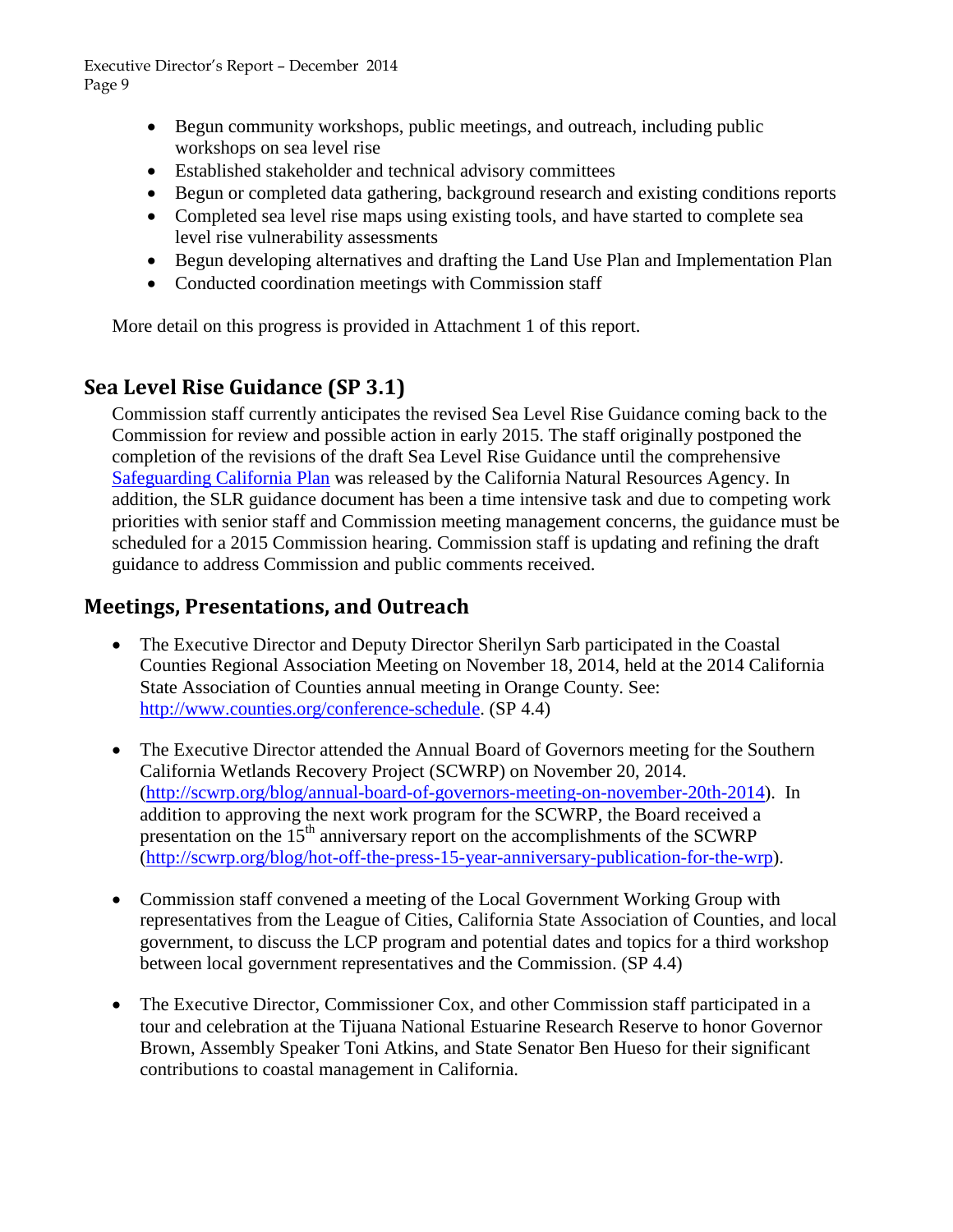## **California Coastal Commission Local Coastal Program Planning Grant Program**

## **FY 2013-2014 2nd Status Report**

*The following is a summary of the work completed under the 11 LCP Planning Grant Program contracts for FY 2013-2014 from August 1, 2014 to October 30, 2014. Funds spent up to October 30, 2014 total \$249,655.53.*

- **1) Humboldt County** *Grant Total \$29,000*
	- **Project Summary:** The LCP grant project includes certification of three Areas of Deferred Certification: Azalea Habitat Areas on Stagecoach Hill, portions of the Big Lagoon subdivision, and portions of the Trinidad LCP. The grant also includes submittal of a LCP amendment to the Coastal Commission to establish an inventory of Industrial/Coastal Dependent land and develop policies to allow for potential interim use of such land.
	- **Work Completed:** County staff held coordination meeting with Coastal Commission staff and conducted background research on ADC issues (Task 1). County staff also began to compile historic geologic hazard coastal bluff erosion reports (Task 2). Planning staff met with Humboldt County Economic Development staff to review GIS data and additional data needs (Task 4).
	- **Grant Term:** April 30, 2014 April 30, 2016
	- **LCP grant funds spent to date:** \$1,327.00
- **2) City of Arcata** *Grant Total \$54,000*
	- **Project Summary:** The City of Arcata will complete and submit a comprehensive update of the LCP to address sea-level rise (SLR) and changed community conditions based on the 2011 LCP submittal. The work program includes evaluation of the effects of SLR, development of LCP policy options and an Adaptation Plan to address SLR, an update to the Existing Conditions Report, LCP background, and other modifications as needed to the 2011 LCP submittal, public workshops, and final certification of the LCP Amendment.
	- **Work Completed:** The City of Arcata revised its schedule in consultation with Commission staff to allow more time to prepare public workshops and to complete sea-level rise tasks. The City has determined a range of sea-level rise projections (Task 1.1) and continues to meet with Commission staff regularly to discuss the sealevel rise methodology (Task 1.4). Task 2-Adaptation Measures, LCP Policy Options, Sea-Level Rise Scenarios Report is in progress. For Task 3-Update and Expand Existing Conditions Report, LACO has almost completed the ECR. Once internal review is complete, City will send report to Commission staff. City is working on preparing the LUP internal draft (Task 4), and has completed a first draft of LCP Permit Requirements, Procedures, and Local Responsibilities in the appeal process (Task 5).
	- **Grant Term:** May 1, 2014 April 30, 2016
	- **LCP grant funds spent to date:** \$7,564.75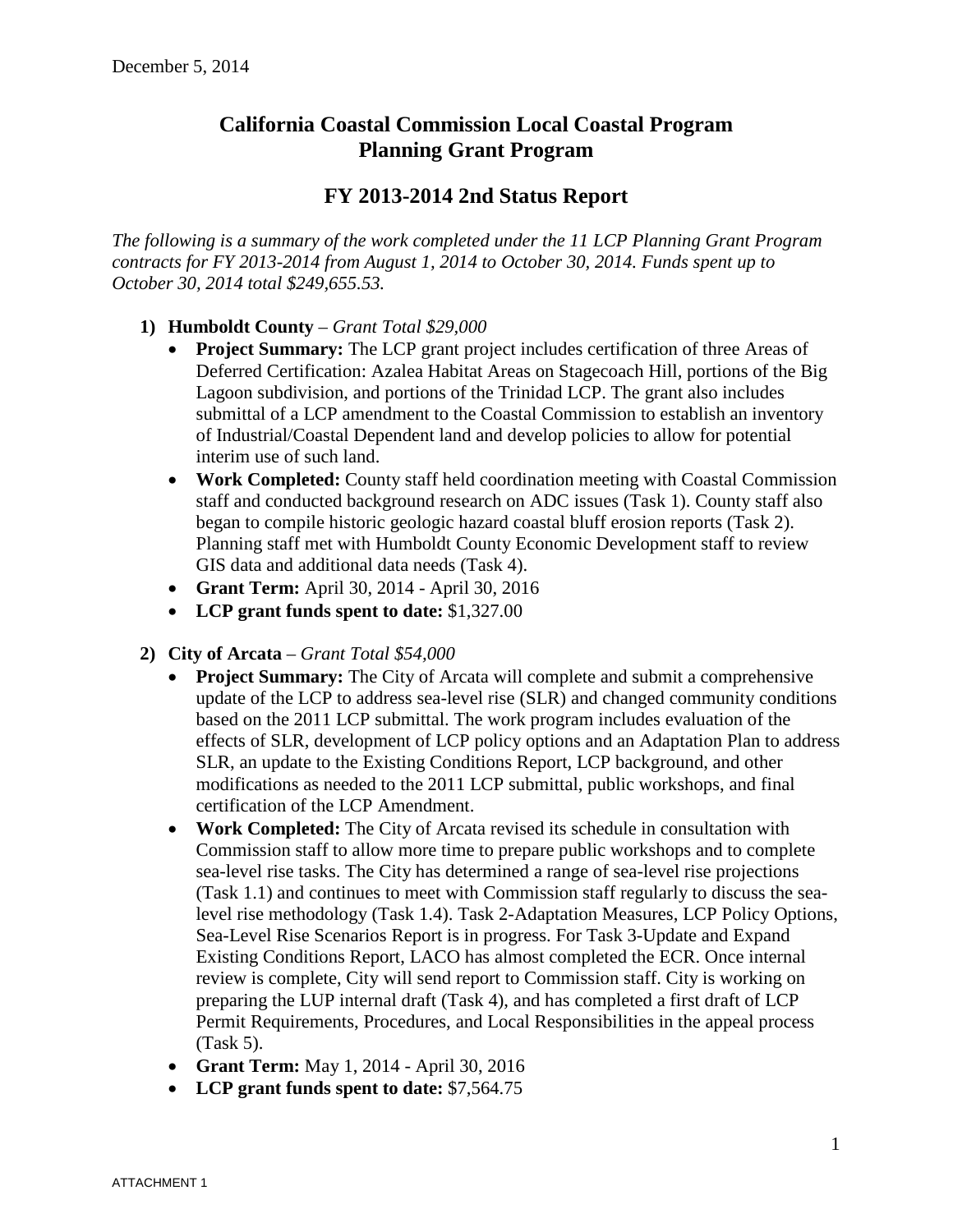### **3) County of Marin** – *Grant Total \$54,000*

- **Project Summary:** The County of Marin will complete and submit a LCP Amendment to prepare for sea-level rise, as part of the C-SMART project (Collaborating on Sea-level Marin: Adaptation Response Team). The C-SMART project will develop a sound scientific and technical basis for assessing the potential changes, vulnerabilities, and impacts that sea-level rise may bring to people, natural resources, access, and the built environment of Marin's ocean and Tomales Bay coast, will identify appropriate response and resilience strategies to address these effects, will coordinate with other agencies, and will plan for the implementation of such measures, including by integrating them into Marin's Local Coastal Program. Marin County received \$200,000 from OPC to support the project.
- **Work Completed:** During the months of August, September and October 2014, County staff established the public process and advisory committees (Task 1.1) and continued to carry out the public involvement process (Task 1.2). The County appointed the Stakeholder Advisory Committee (SAC) and held the first SAC meeting, and organized the Technical Advisory Committee (TAC) and held the first TAC meeting. The County hosted public workshops in Inverness, Stinson Beach and Tomales to provide convenient opportunities for the public throughout the Coastal Zone to provide detailed input on coastal assets and vulnerability. The County encouraged public involvement through the C-SMART project website, Open Marin, fliers and news media. The County also made significant progress on the Exposure Assessment (Task 2.1) by developing maps of potential sea-level rise (SLR) impacts and vulnerable assets on Marin's coast using data from Our Coast, Our Future (OCOF) and other GIS layers. During this phase of data gathering and establishing the public process, the County has continued to build partnerships with other agencies and organizations involved in SLR studies.
- **Grant Term:** June 1, 2014 April 30, 2016
- **LCP grant funds spent to date:** \$8,559.00
- **4) City of Half Moon Bay** *Grant Total \$75,000*
	- **Project Summary:** The City of Half Moon Bay will complete an update of its Local Coastal Program (LCP) in conjunction with an update of its General Plan. The project will result in a comprehensive update of the City's LCP, the current version of which dates to 1993. Half Moon Bay received \$70,000 from OPC to support the sea-level vulnerability assessment and policy development.
	- **Work Completed:** The City of Half Moon Bay submitted an updated schedule based on the delay in getting the OPC grant agreement executed. Since July 30, 2014, the update effort has been focused on targeted outreach with members of the Half Moon Bay community, and the development of alternatives. The City has been working with Dyett & Bhatia to develop draft concepts for alternatives that will be used to prepare the Preferred Plan in Task 5. The citizen advisory committee met on October 2, 2014 to suggest elements for inclusion in the alternatives, and will meet again in early November offer feed-back on the draft alternatives.
	- **Grant Term:** April 30, 2014 April 30, 2016
	- **LCP grant funds spent to date:** \$0.00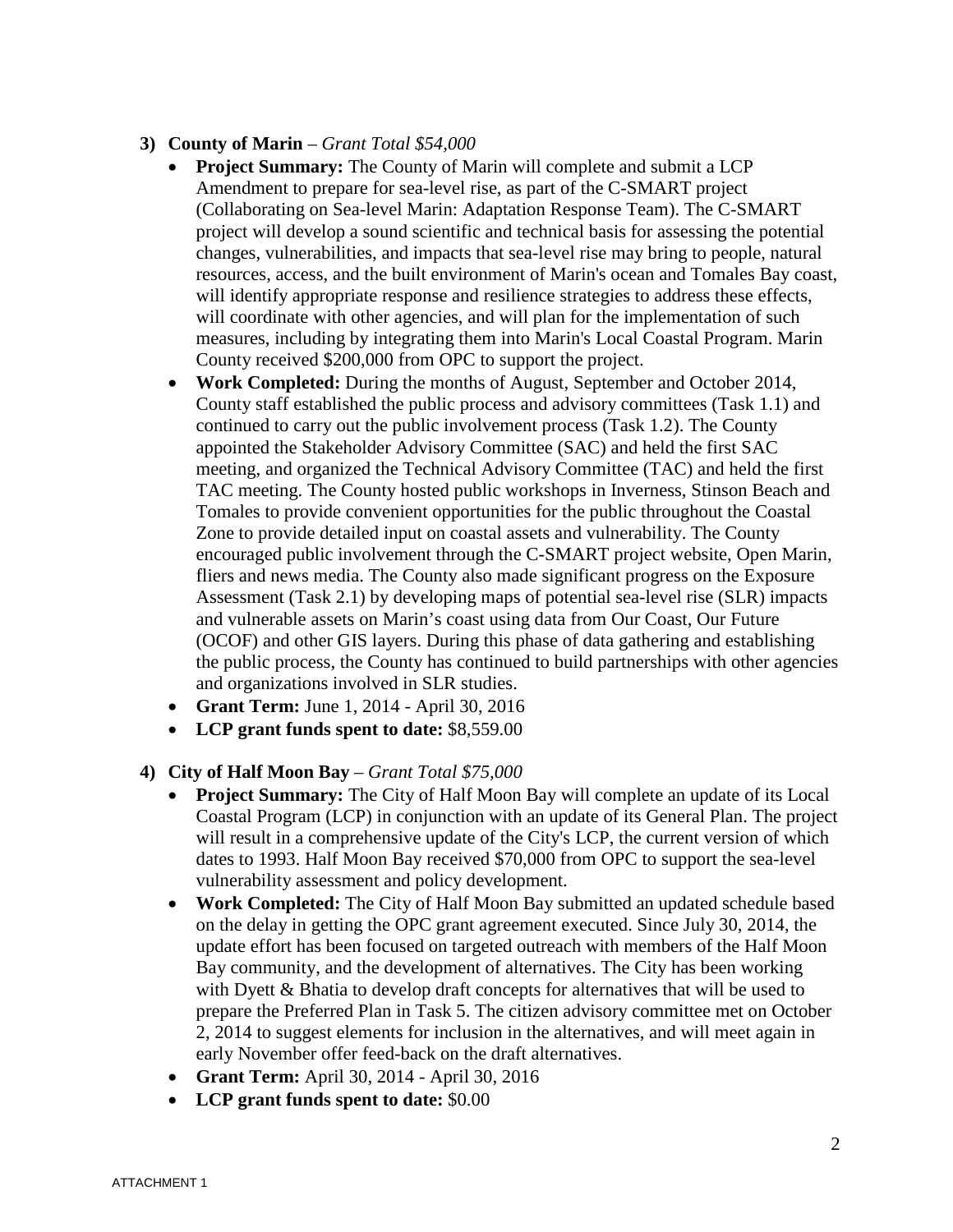- **5) City of Pacific Grove** *Grant Total \$130,000*
	- **Project Summary:** The City of Pacific Grove will complete submittal of a certified Local Coastal Program Implementation Plan (IP), which will result in an effectively certified Local Coastal Program. A Coastal Zone Land Use Plan (CZLUP) was certified in 1991, but is now outdated.
	- **Work Completed:** During this progress reporting period, the City met with Coastal Commission staff, and took Commission staff on a tour of the coast (Task 1.2). The consultants completed an evaluation of the existing LUP, and identified formatting and data needs for the update (Task 2.1). They also began work on the climate change vulnerability analysis and background report (Task 2). City staff held one community meeting on October 9, 2014, and the consultants are continuing to refine the approach for community outreach (Task 5).
	- **Grant Term:** April 30, 2014 April 30, 2016
	- **LCP grant funds spent to date:** \$ 15,783.15
- **6) City of Goleta** *Grant Total \$125,000*
	- **Project Summary:** The City of Goleta will complete submittal of a LCP to the Coastal Commission for certification. The City recently prepared a General Plan in 2006, and the City proposes to develop a Land Use Plan that is integrated with the General Plan. Also, the City will prepare the Implementation Plan in conjunction with preparation of the City's first Zoning Code. The project includes special emphasis on sea-level rise. The City will collaborate with the City of Santa Barbara and the County of Santa Barbara on these topics.
	- **Work Completed:** As of October, the City had completed the "Goleta Coastal Land Use Plan Update Comparison Matrix." Using this Matrix as a foundation, City staff has completed an initial analysis of the consistency of the existing general plan with the Coastal Act. This initial analysis was submitted to Commission staff on September 30, 2014 (completing deliverables for Task 1). Further analysis and coordination with Commission staff will be required. The City's subconsultants are in process of completing the Infrastructure Capacity Analysis Study and the Climate Change Issues and Potential Implications Report (Task 2). For Task 3-LCP Land Use Plan, City staff is in the process of completing various chapters of the Land Use Plan and is on schedule to submit initial draft materials to Commission district staff for preliminary review and comments on December 1, 2014.
	- **Grant Term:** April 30, 2014 April 30, 2016
	- **LCP grant funds spent to date:** \$27,977.37

### **7) City of Santa Barbara** – *Grant Total \$123,000*

• **Project Summary:** The City of Santa Barbara will complete an update to the certified LCP with specific emphasis on addressing climate change and the associated impacts from sea-level rise (SLR), extreme high tides, storm events and coastal erosion through updated baseline conditions, amended policies, maps and implementing ordinances. The primary goals of the project are to: 1) comprehensively update the City's Land Use Plan (LUP) and Land Use Map to include appropriate recently adopted City plans and ordinances, such as the 2011 General Plan Update, 2)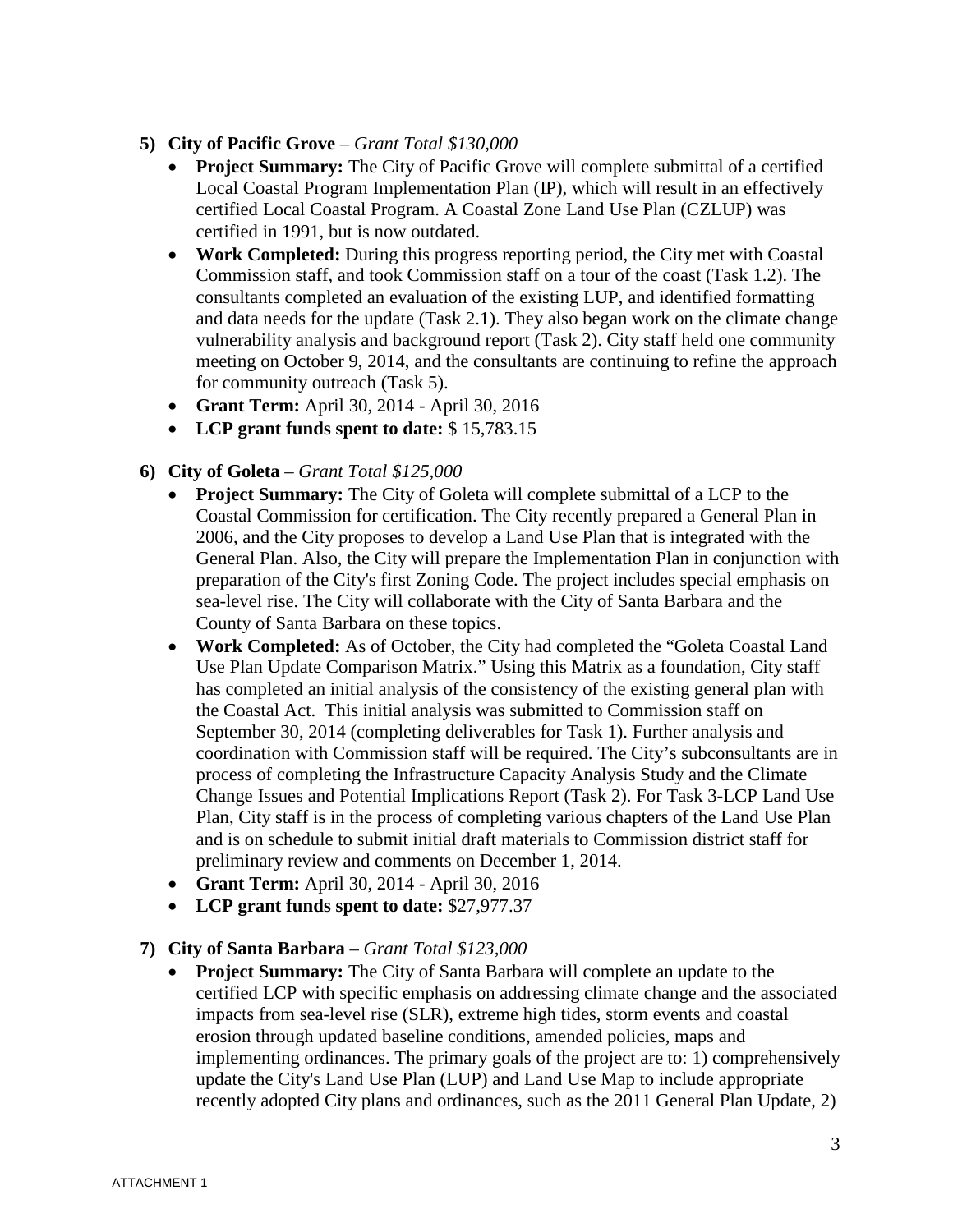update a targeted portion of the Implementation Plan (IP) to include climate change adaptation actions, and 3) encourage citizen participation throughout the planning process.

- **Work Completed:** The City of Santa Barbara completed Task 1-Update for the City's internal review of its own LUP Baseline. Commission staff is reviewing the City's self-review and will provide comments. Task 2-SLR vulnerability assessment is underway. The City updated inundation maps using NOAA data and plans to update again when CoSMoS data is available. City staff researched methodologies for the vulnerability assessment, began construction of a GIS model to illustrate storm surge and inundation hazards, and attended regional coordination meetings. For Task 3- Draft Comprehensive Land Use Plan Update, the City completed and submitted the following LUP chapters to the Commission staff for initial review: Introduction, Land Use & New Development, Cultural Resources and Scenic Resources. The City began drafting policies for the following LUP sections: Visitor Serving & Recreational Development, Coastal Dependent/Related Development, Shoreline & Bluff Top Access, Recreation & Support Facilities, Transportation, and Biological Resources.
- **Grant Term:** April 30, 2014 April 30, 2016
- **LCP grant funds spent to date:** \$36,652.00

### **8) City of Los Angeles** – *Grant Total \$100,000*

- **Project Summary:** The City of Los Angeles will complete a LCP Framework Plan, which will include an issues assessment of the land use and environmental issues involved with the development of a successful Local Coastal Program. The project includes research; a public involvement process; development of the issues assessment report; public presentations; and regular coordination with Coastal Commission staff.
- **Work Completed:** The City of Los Angeles planning staff conducted research, further refined their work flow, coordinated internal meetings with staff working in Venice area, reviewed previous versions of the LUP and IP documents, and attended a professional development conference.
- **Grant Term:** June 15, 2014 July 1, 2015
- **LCP grant funds spent to date:** \$3,485.74

### **9) City of Hermosa Beach** – *Grant Total \$100,000*

- **Project Summary:** The City of Hermosa Beach will complete submittal of a LCP to the Coastal Commission for certification. The project includes an update to the Land Use Plan that was certified in April 1982 and completion of the Implementation Plan in order to achieve certification and assume authority for issuing coastal development permits. The project includes completion of several technical studies, which will inform the development of the LCP, including a parking utilization and use study, a beach use survey and management plan, a sea-level rise (SLR) vulnerability assessment, and a subsurface stormwater runoff analysis.
- **Work Completed:** The City of Hermosa Beach held 7 community working group subcommittee meetings to identify issues, a vision, guiding principles, and solutions, and held a large Community Working Group meeting on August 20, 2014 to prepare for fall community workshops (Task 2.2). The existing conditions report and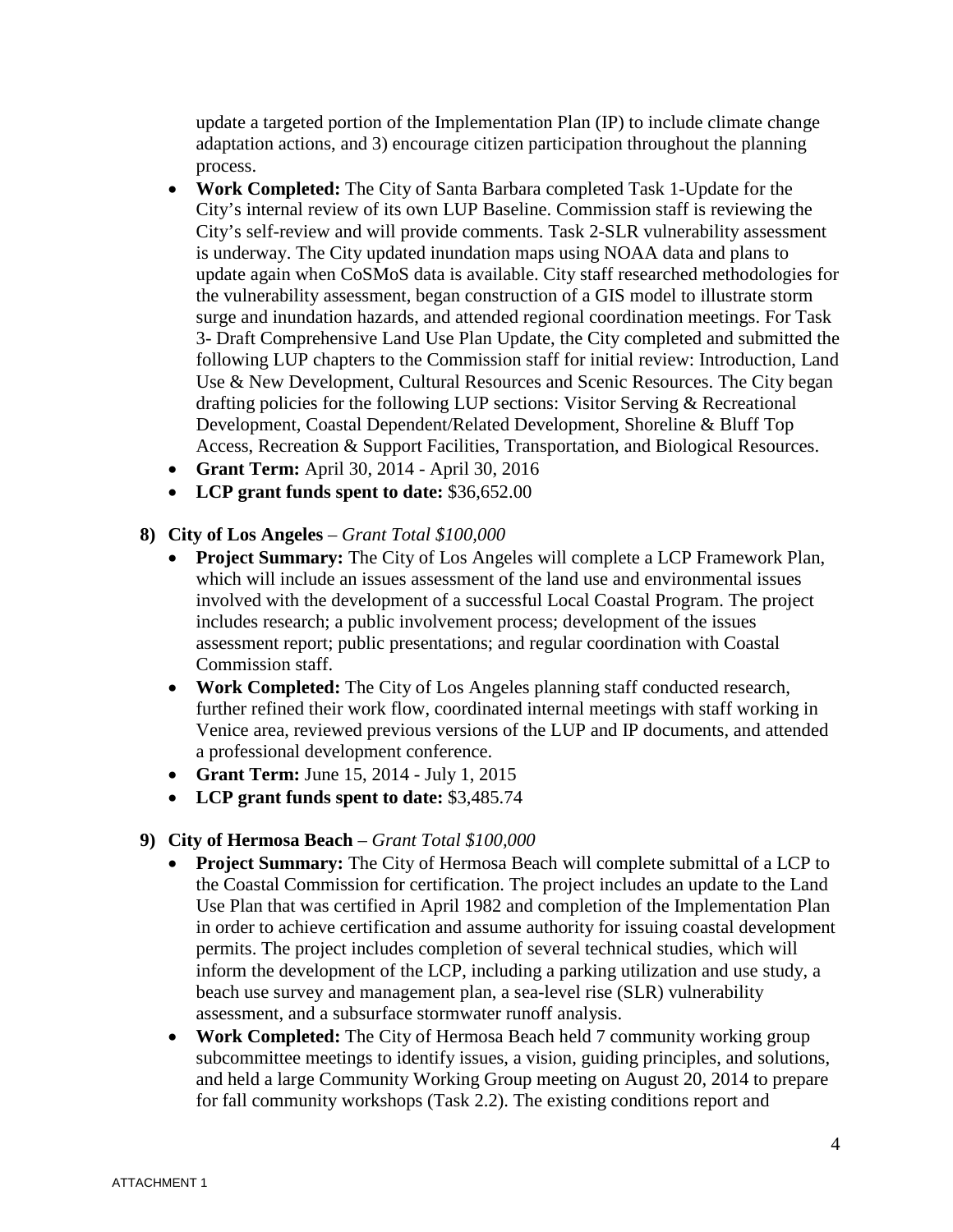technical studies are in progress; the City completed the completed Parking Utilization Survey and Beach Use Surveys in August and are preparing findings from surveys (Task 3). The City's parking consultant worked on analysis/recommendations for amending parking regulations (Task 5.1).

- **Grant Term:** April 30, 2014 April 30, 2016
- **LCP grant funds spent to date:** \$50,492.00

### **10) City of San Clemente** – *Grant Total \$90,000*

- **Project Summary:** The City of San Clemente will complete a LCP for certification, with the ultimate goal of transferring Coastal Development Permit authority to the City. Over the past three years, the City has been working on a new General Plan and an optional Coastal Element. City staff has been coordinating with Coastal Commission staff on this effort. The Land Use Plan was last updated in 1995, and City staff began a LUP update in 2012. The project includes 1) completing a biological and ESHA inventory, 2) evaluating hazards related to the coastal canyon and bluff areas and developing policies and measures to mitigate threats, including from sea-level rise, 3) completing the LCP for submittal to the Commission, and (4) taking final action to achieve certification as needed.
- **Work Completed:** The consultants, DUDEK and McCabe & Company, have continued to work on the GIS mapping and biological investigation, of which their tasks have included: coordinate bio inventory study area, define parameters for cliff areas, perform CNPS 9 quad search, NRCS websoil survey mapping, and CNDDB mapping database search. San Clemente staff and the consultants have worked together to develop informational handouts, exhibits, and a presentation for the Public workshop, which was held on August 21, 2014. The City has been refining its draft LCP based on initial comments from the Coastal Commission staff and the City's consultant team.
- **Grant Term:** April 30, 2014 April 30, 2016
- **LCP grant funds spent to date:** \$41,315.00

### **11) City of Solana Beach** – *Grant Total \$120,000*

- **Project Summary:** The City of Solana Beach will update and complete the Solana Beach Land Lease/Recreation Impact Mitigation Fee Study for shoreline protection devices, as well as an LCP amendment incorporating the methodology developed as part of the study. The study was first prepared in 2010 as part of the City's LCP, but not completed due to lack of funding. This grant will assist the City in completing the study, and in the eventual certification of the LCP. The project will include review of the comments received on the 2010 report; consideration of sea-level rise and changing erosion rates; and updates to data and the methodology as needed to ensure adequate representation of surfers, aesthetic values, and ecological values in the impact fee calculations.
- **Work Completed:** The City of Solana Beach held its first public meeting on September 23, 2014, and completed Task 4-Review of Comments on Draft 2010 Fee Study. The City submitted Task 4 deliverables to Coastal Commission staff on 10/8/14, and met with Coastal Commission to discuss. The City obtained data from Surfrider and others, and is in process of completing Task 3-Data Collection,